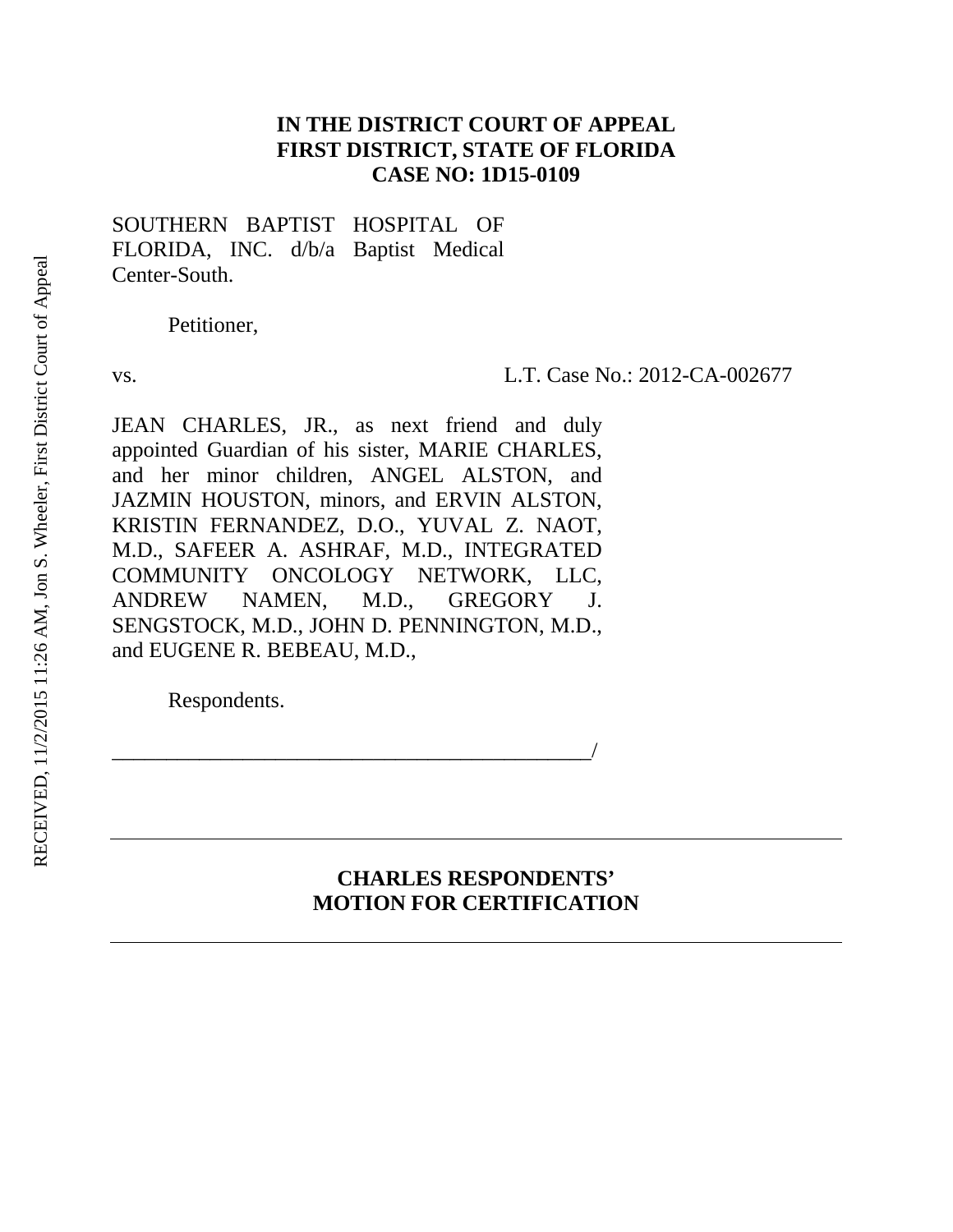This Court should certify: (i) a direct conflict with a decision of another district court of appeal and (ii) a question of great public importance.<sup>[1](#page-1-0)</sup> See Fla. Const. Art. V(b)(4); Fla. R. App. P.  $9.030(a)(2)(A)(v)\&(vi)$ ; Fla. R. App. P. 9.320(a); Fla. R. App. P. 9.330.[2](#page-1-1)

#### **Direct Conflict with Decision of Another District Court of Appeal**

In construing the federal Patient Safety Quality Improvement Act (PSQIA or the Act), this Court has expressly adopted and relied on the dissenting opinion in *Tibbs v. Bunnell*, 448 S.W.3d 796, 809 (Ky. 2014) (Abramson, J., dissenting). (Op. 14-15.) In contrast, in construing the same Act, the Fourth District has expressly relied on the majority opinion in *Tibbs*. *See Bethesda Hosp., Inc. v. Gomez-Colombo*, Case No. 4D15-1080, Order (Fla. 4<sup>th</sup> DCA April 22, 2015) (located at Respondent Supp. App. 212) ("The trial court's interpretation of the Patient Safety and Quality Improvement Act is not a departure from the essential requirements of law. 42 U.S.C. § 299b-21(7)(B)(ii); *see Tibbs v. Bunnell*, 448 S.W.3d 796 (Ky. 2014).")

 $\overline{a}$ 

<span id="page-1-0"></span><sup>&</sup>lt;sup>1</sup> The Charles Respondents do not, and will not, request rehearing or rehearing en banc. By filing this motion, the Charles Respondents do not concede – and Petitioner should not suggest – that certification by this Court is required for the Supreme Court of Florida to review this Court's decision.

<span id="page-1-1"></span><sup>&</sup>lt;sup>2</sup> This motion for certification is expressly made under Fla. R. App. P. 9.330 and thus expressly invokes Fla. R. App. P. 9.030(j), which delays rendition of this Court's written order and decision issued on October 28, 2015.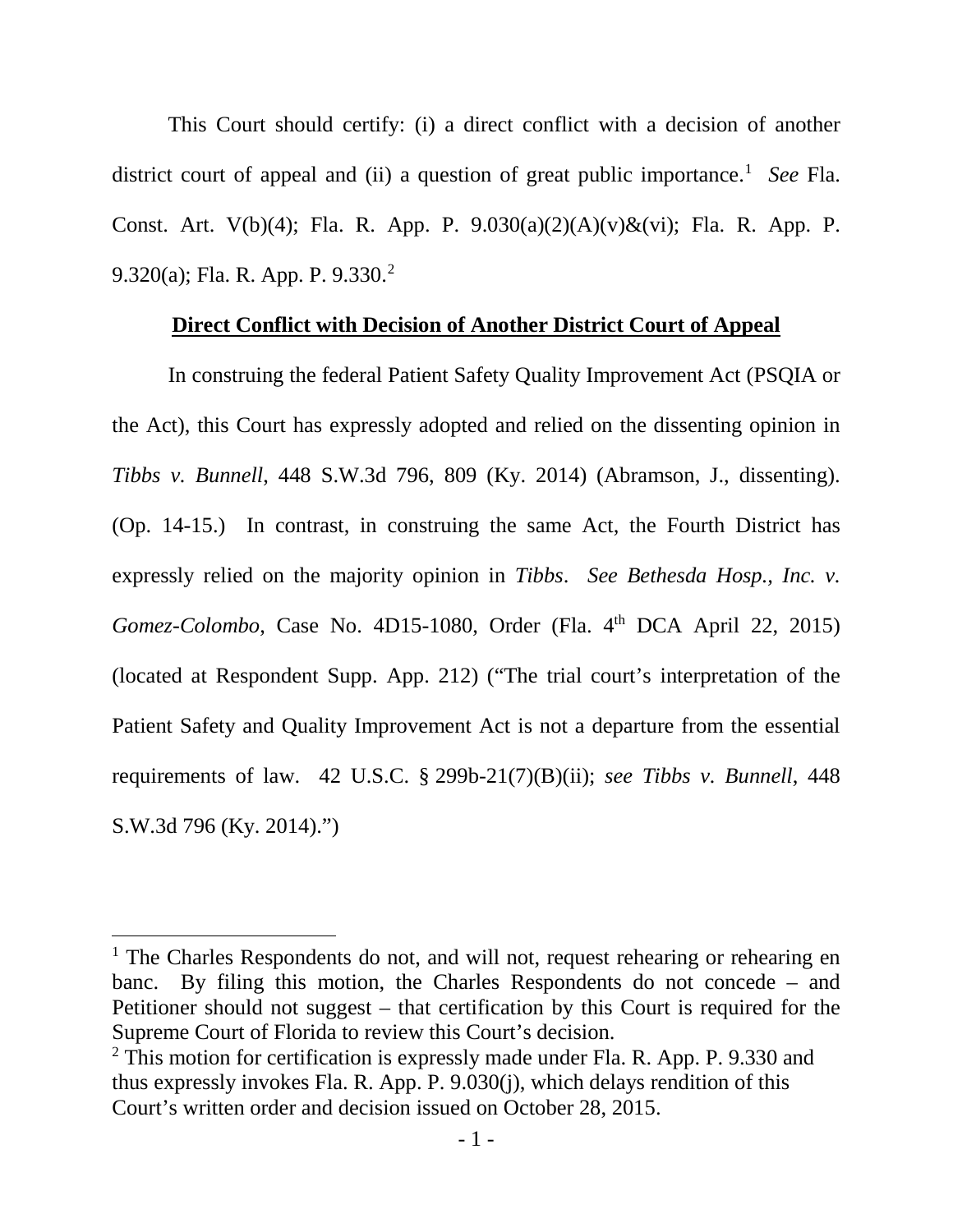The fact that the Fourth District's decision in *Bethesda Hospital* was in an unpublished order is of no consequence. A decision in an unpublished order is a "decision" under both sections  $3(b)(3)$  (express and direct conflict) and  $3(b)(4)$ (certified direct conflict) of Article V of the Florida Constitution. *Sutton v. State*, 975 So. 2d 1073, 1074 n.1 (Fla. 2008) (citing *Dep't of Law Enforcement v. House,* 678 So. 2d 1284, 1284 (Fla.1996) and *Espinosa v. Sparber, Shevin, Shapo, Rosen & Heilbronner,* 612 So.2d 1378, 1379 (Fla.1993)). The brevity of the Fourth District's decision also is of no consequence. The supreme court recently accepted express-and-direct-conflict jurisdiction of a decision of a district court of appeal that consisted of a single sentence citing two cases. *See Miles v. Weingrad*, 164 So. 3d 1208, 1210-11 (Fla. 2015), *reviewing* 103 So. 3d 259 (Fla. 3d DCA 2012).

#### **Question of Great Public Importance**

This Court has declared that that "the Act expressly preempts any broad discovery right under Amendment 7 to documents meeting the definition of PSWP." (Op. 16.) The great public importance of this ruling cannot be overstated. Indeed, the papers filed by the forty plus amici *supporting Petitioner* demonstrate the great public importance of this decision. *See, e.g.,* PSOF Mot. for Leave to Appear as Amicus Curiae  $\sqrt{2}$  (filed 1/9/15) (arguing this case "has the potential to carry statewide and national impact" because this case "will impact the way [PSOs] investigate and improve the safety and quality of health care"); Clarity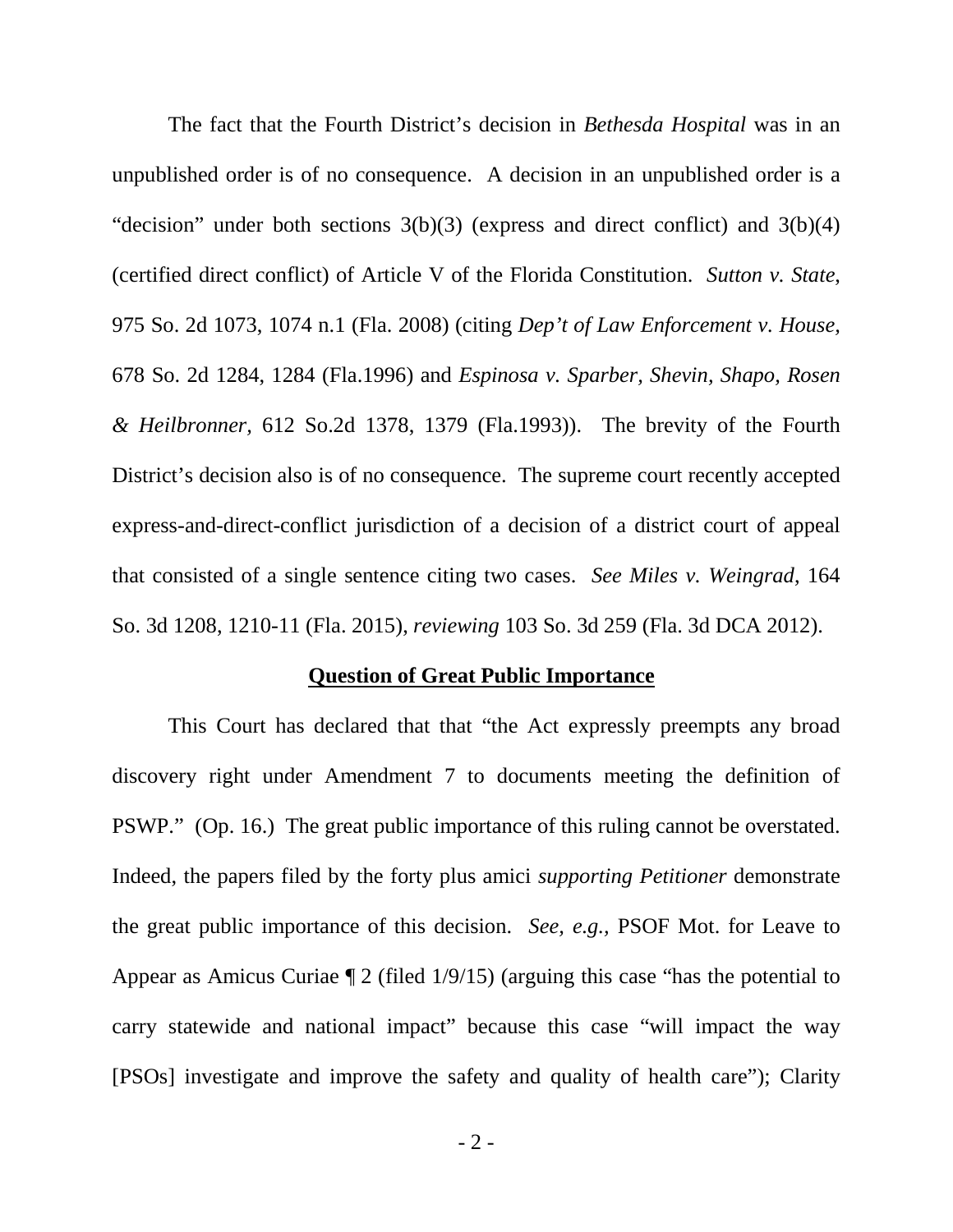PSO *et. seq*. Mot. for Leave to Appear as Amici Curiae ¶ 4 (filed 1/13/15) (arguing "[t]his case is of significant importance to health care providers and PSOs serving the State of Florida" and "is also important to PSOs and providers nationwide"); Joint Commission Mot. for Leave to Appear as Amicus Curiae, at 3 (filed 1/21/15) (stating that their amicus brief "would address the national policies underlying the adoption and implementation of the PSQIA and the potential impact of this Court's decision on PSOs and providers throughout the State of Florida and the United States"); AQIPS Mot. for Leave to Appear as Amicus Curiae (filed 1/20/15) (arguing this case "has broad implications on the delivery of health care and the ability of health care organizations to improve patient safety" and that this case would "impact the way providers and PSOs share, investigate, and analyze serious events and systems process failures").

This Court's decision is not only greatly important to the hospitals, medical providers, and PSOs in Florida and elsewhere. It is also greatly important to Florida's citizens, voters, and patients. Over 5.8 million Floridians – more than eighty percent (80%) of the electorate – voted in favor of Amendment 7 in November 2004.<sup>[3](#page-3-0)</sup> The amendment's clear purpose, as reflected in the ballot summary, was to do away with laws restricting patients' right to know information

 $\overline{a}$ 

<span id="page-3-0"></span><sup>&</sup>lt;sup>3</sup> Fla. Dep't of State, Division of Elections, Patients' Right to Know About Adverse Medical Incidents, 03-07, located at http://dos.elections.myflorida.com/initiatives/initdetail.asp?account=35169&seqnu m=3 (last visited on Oct. 30, 2015).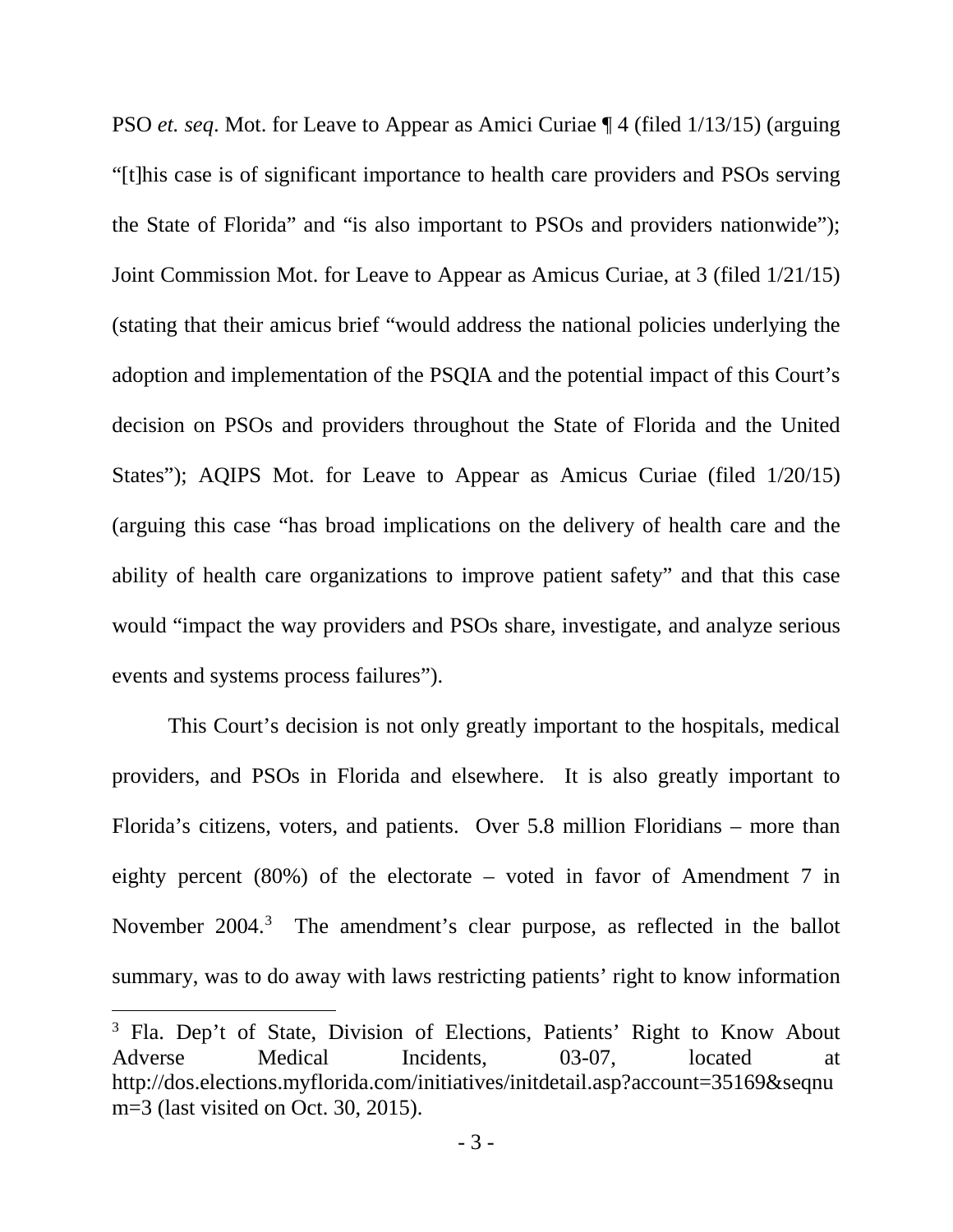about adverse medical incidents. *Fla. Hosp. Waterman, Inc. v. Buster*, 984 So. 2d 478, 489 (Fla. 2008). Florida voters overwhelmingly approved an amendment to the Florida Constitution designed to tear down all legal barriers impeding patients from knowing about adverse medical incidents. *Id.*

Nevertheless, in the last eleven years, Amendment 7's opponents repeatedly tried to thwart the will of Florida voters. First, the Legislature passed statutes to limit Amendment 7's impact; the Supreme Court of Florida invalidated most of those statutes. *See generally id.* at 484-94. Next, Amendment 7's opponents argued that: such information should be produced only if it was relevant to the patient's pending suit; the production of such information would be too burdensome; and such information was protected by a privilege or the work product doctrine. The courts uniformly rejected these arguments because they were irreconcilable with Amendment 7's broad purpose of tearing down barriers to information. *See generally id.* at 491; *Morton Plant Hosp. Ass'n., Inc. v. Shahbas*, 960 So. 2d 820 (Fla. 2nd DCA 2007); *Lakeland Reg'l Med. Ctr. v. Neely*, 8 So. 3d 1268 (Fla. 2d DCA 2009); *Fla. Eye Clinic v. Gmach*, 14 So. 3d 1044 (Fla. 5th DCA 2009); *Columbia Hosp. Corp. of S. Broward v. Fain*, 16 So. 3d 236 (Fla. 4th DCA 2009); *Baldwin v. Shands Teaching Hosp. and Clinics, Inc*., 45 So. 3d 119 (Fla. 1st DCA 2010). Then, Amendment 7's opponents raised their first federal preemption argument based on a different federal statute; that effort failed. *See W.*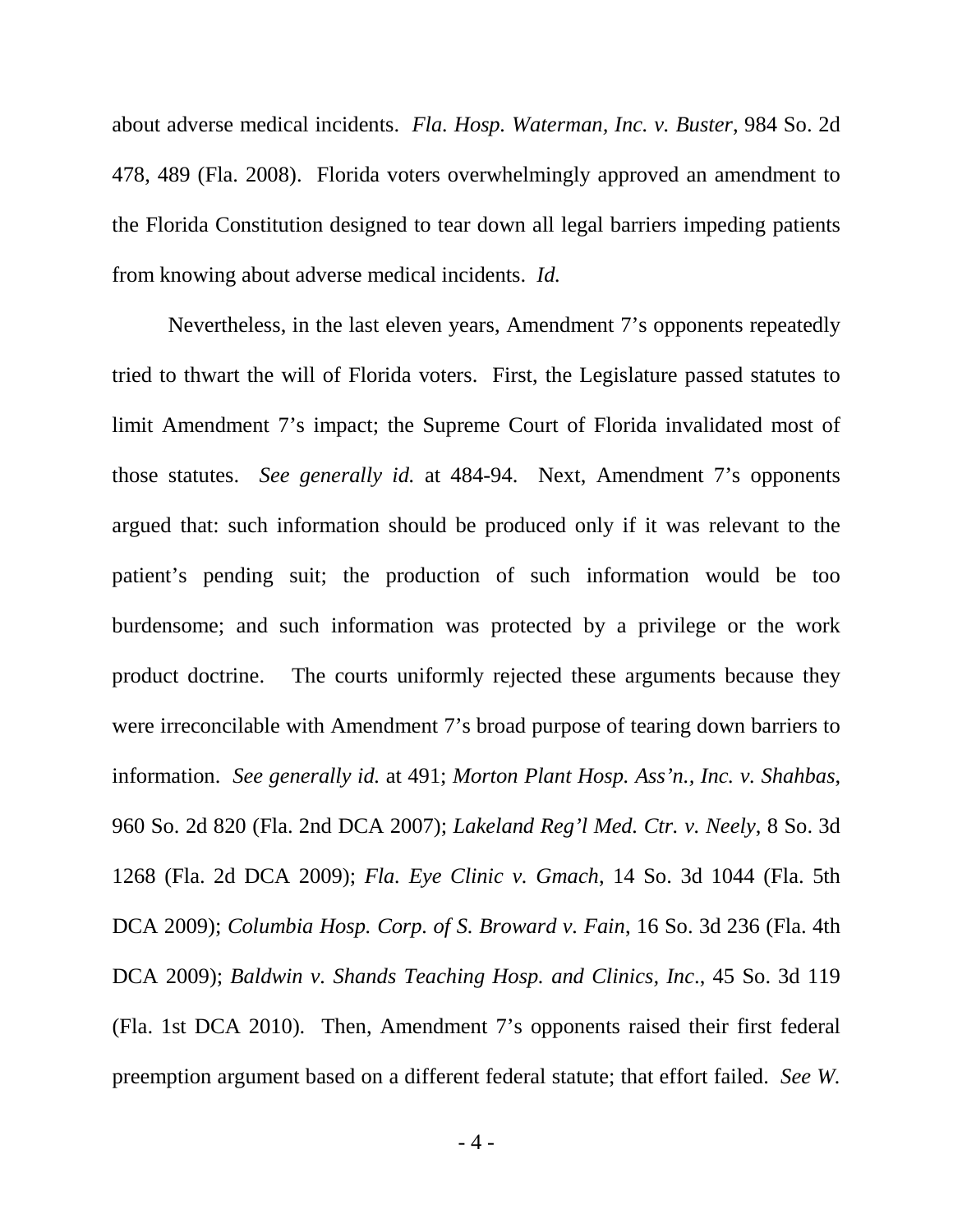*Fla. Reg'l Med. Ctr., Inc. v. See*, 79 So. 3d 1, 15 (Fla. 2012) (rejecting argument that the HCQIA preempted Amendment 7).

Now, however, Amendment 7's opponents have effectively re-erected the barriers to critical information about adverse medical incidents that Florida voters overwhelmingly tore down eleven years ago. Adopting the arguments of Petitioner and its forty plus amici, this Court has declared Amendment 7 dead, or at least on life support. The Court's decision returns substantial control of disclosure of information regarding adverse medical incidents to the healthcare profession, contrary to the terms of Amendment 7. (*See* Op. 16 ("[T]he Act expressly preempts any broad discovery right under Amendment 7 to documents meeting the definition of PSWP.") The PSQIA – an act shepherded through Congress with virtually no attention or input from the general public – has been interpreted to thwart the clear will of over 5.8 million Floridians. This Court's interpretation may be right. Respectfully, however, we submit that it is wrong. *See Bethesda Hosp., Inc. v. Gomez-Colombo, Case No. 4D15-1080, Order (Fla. 4<sup>th</sup> DCA April* 22, 2015); *Tibbs v. Bunnell*, 448 S.W.3d 796 (Ky. 2014).

For reasons that should be self-evident, the Supreme Court of Florida is the most appropriate court within this state to decide this case. It should decide whether the PSQIA kills Amendment 7, impeding the will of 5.8 million Floridians, or whether the PSQIA does not impair Amendment 7, so that it remains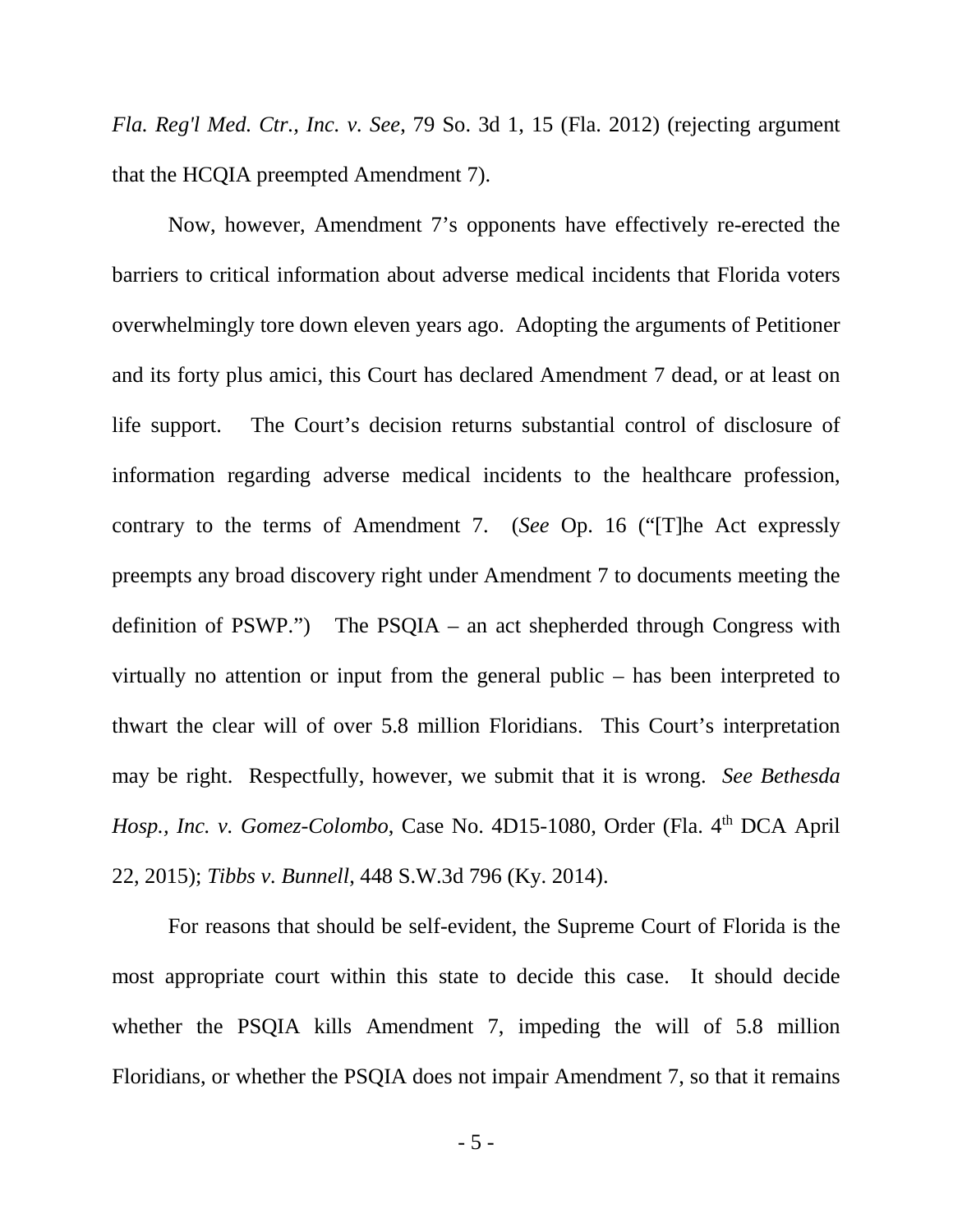a viable right in Florida. District courts of appeal routinely certify questions of great public importance on whether federal law preempts state law. *See, e.g., Acosta v. Kraco, Inc.*, 448 So. 2d 562, 564 (Fla. 1st DCA 1984); *Vargas v. Enter. Leasing Co.*, 993 So. 2d 614, 624 (Fla. 4th DCA 2008) (en banc). This Court should do the same here. It should certify the following question of great public importance on which this Court has already passed:

Does the Patient Safety Quality Improvement Act of 2005, Pub. L. No. 109-41, 119 Stat. 424, codified at 42 U.S.C. §299b-21 *et seq*., preempt, under the Supremacy Clause of the U.S. Constitution, Article VI, the broad discovery rights guaranteed to Florida patients by Amendment 7, codified at Article X, Section 25 of the Florida Constitution?

#### **Conclusion**

This Court should certify: (i) a direct conflict with the decision of the Fourth District Court of Appeal in *Bethesda Hosp., Inc. v. Gomez-Colombo*, Case No. 4D15-1080, Order (Fla.  $4<sup>th</sup>$  DCA April 22, 2015) and (ii) the question of great public importance stated immediately above.

Respectfully Submitted,

CREED & GOWDY, P.A.

/s/ *Bryan S. Gowdy*

Bryan S. Gowdy Florida Bar No. 0176631 bgowdy@appellate-firm.com filings@appellate-firm.com 865 May Street Jacksonville, Florida 32204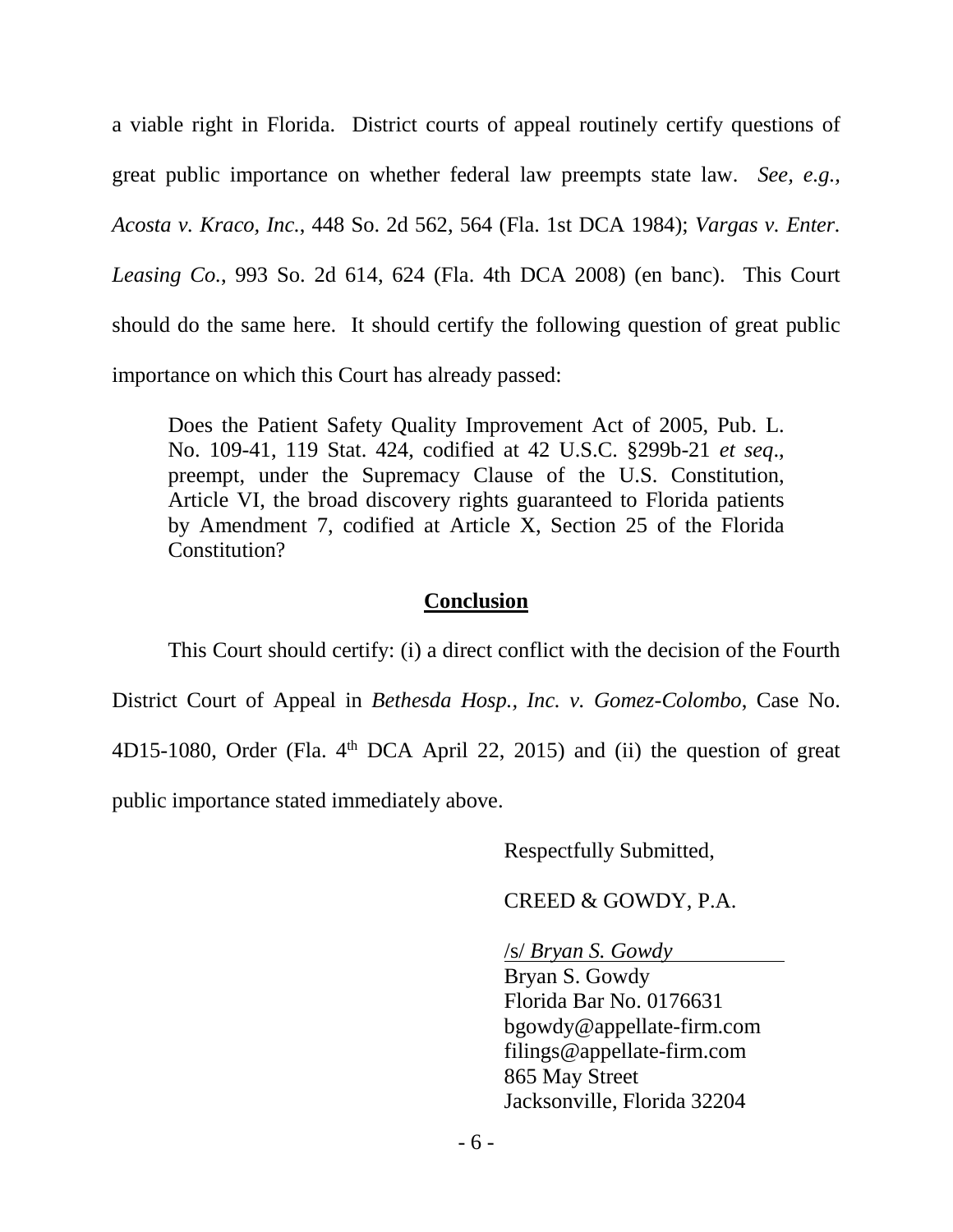Telephone: (904) 350-0075 Facsimile: (904) 503-0441

*Attorney for Respondents Jean Charles, Jr., as next friend and duly appointed Guardian of his sister, Marie Charles, and her minor children, Angel Alston and Jazmin Houston, minors, and Ervin Alston*

#### **CERTIFICATE OF SERVICE**

I HEREBY CERTIFY that a true and correct copy of the foregoing has been furnished, via electronic mail, to the following on this 2nd day of November, 2015:

#### **George N. Meros, Jr.**

george.Meros@gray-robinson.com **Andy Bardos** andy.bardos@gray-robinson.com charlene.roberts@gray-robinson.com mwilkinson@gray-robinson.com GRAY ROBINSON, P.A. 301 South Bronough Street, Suite 600 Tallahassee, FL 32301 *Attorneys for Petitioner Southern Baptist Hospital of Florida, Inc. d/b/a Baptist Medical Center South*

# **Jack E. Holt, III**

jeholtiii@growerketcham.com ngallagher@growerketcham.com enotice@growerketcham.com GROWER, KETCHAM, RUTHERFORD, BRONSON, EIDE & TELAN, P.A. Post Office Box 538065 Orlando, FL 32853-8065 *Attorney for Petitioner Southern Baptist Hospital of Florida, Inc. d/b/a Baptist Medical Center South*

**John J. Schickel** JJS@cokerlaw.com **Howard C. Coker** HCC@cokerlaw.com **Charles A. Sorenson** CAS@cokerlaw.com RMS@cokerlaw.com COKER, SCHICKEL, SORENSON, POSGAY, CAMERLENGO & IRACKI 136 East Bay Street Jacksonville, FL 32202 *Trial Counsel for Plaintiffs/ Respondents*

# **Jesse F. Suber**

mmeservice@henryblaw.com jpappas@henryblaw.com HENRY, BUCHANAN, HUDSON, SUBER & CARTER, P.A. 2508 Barrington Circle Tallahassee, FL 32308 *Trial Counsel for Defendant/Respondent Andrew Namen, M.D.*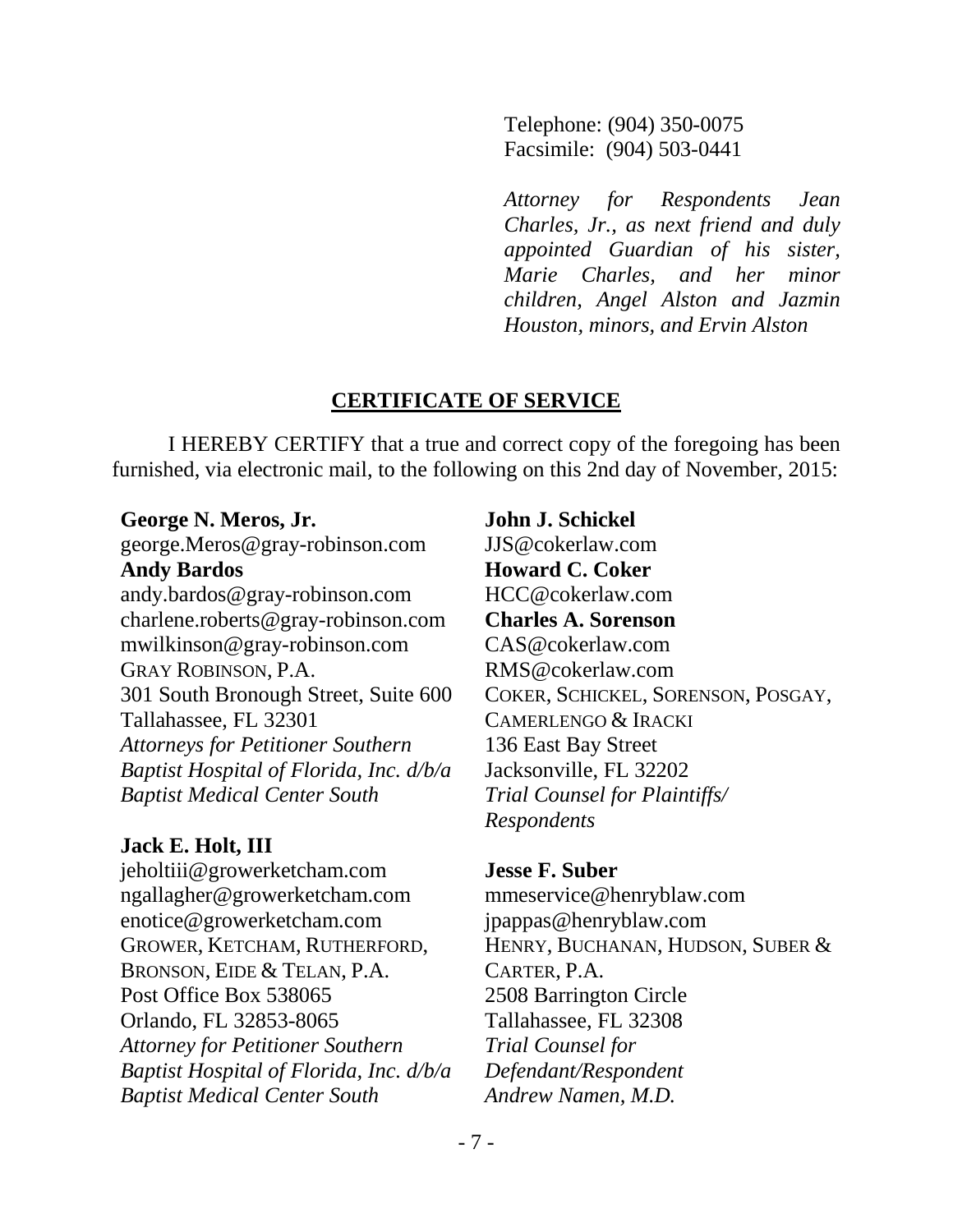#### **Borden R. Hallowes**

bhallowes@bellsouth.net cshallowes@gmail.com 545 Oglethorpe Avenue, Suite 202 St. Simons Island, GA 31522 *Trial Counsel for Plaintiffs/Respondents*

**P. Scott Mitchell**

smitchell@fmhslaw.com **Kathryn L. Hood** khood@fmhslaw.com cmcrae@fmhslaw.com FULLER, MITCHELL, HOOD & STEPHENS, LLC 2565 Barrington Circle Tallahassee, FL 32308 *Trial Counsel for Defendants/Respondents Yuval Z. Naot, M.D., Safeer A. Ashraf, M.D., and Integrated Community Oncology Network, LLC*

# **John R. Saalfield Duke Regan**

saalfield.filings@saalfieldlaw.com STOUDEMIRE & STONE, P.A. 245 Riverside Avenue, Suite 400 Jacksonville, FL 32202 *Trial Counsel for Defendant/Respondent John D. Pennington, M.D.*

**William E. Kuntz, Esq. Michael H. Harmon, Esq. Earl E. Googe, Jr., Esq.** [wkuntz@smithhulsey.com](mailto:wkuntz@smithhulsey.com) [mharmon@smithhulsey.com](mailto:mharmon@smithhulsey.com) [egooge@smithhulsey.com](mailto:egooge@smithhulsey.com) [sjohnson@smithhulsey.com](mailto:sjohnson@smithhulsey.com) SMITH HULSEY & BUSEY 225 Water Street, Suite 1800 Jacksonville, FL 32202 *Attorneys for Petitioner Southern Baptist Hospital of Florida, Inc. d/b/a Baptist Medical Center South* **W. Douglas Childs** dchilds@childslegalgroup.com **Linda M. Hester** lhester@childslegalgroup.com pcreech@childslegalgroup.com mowens@childslegalgroup.com CHILDS, HESTER & LOVE, P.A. 1551 Atlantic Boulevard Jacksonville, FL 32207 *Trial Counsel for Defendant/ Respondent Gregory J. Sengstock, M.D.*

# **Andrew S. Bolin**

asb@law-fla.com mrg@law-fla.com BEYTIN, MCLAUGHLIN, MCLAUGHLIN, O'HARA, BOCCHINO & BOLIN, P.A. 201 N. Franklin Street Suite 2900 Tampa, FL 33602 *Attorney for Amicus Curiae Patient Safety Organization of Florida and ECRI Institute*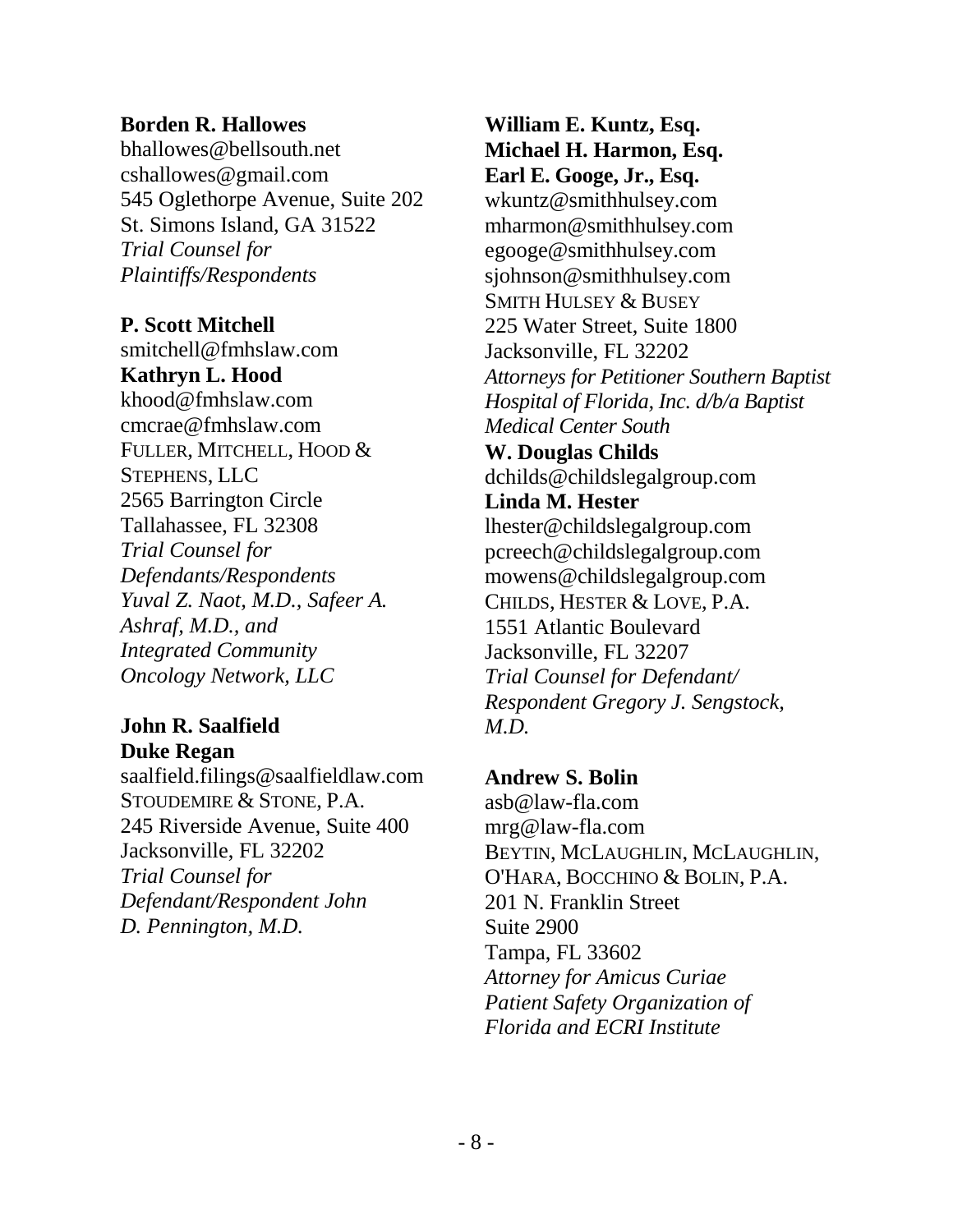#### **Joshua P. Welsh**

jwelsh@bushross.com sseals@bushross.com BUSH ROSS,P.A. P.O. Box 3913 Tampa, FL 33601 *Attorney for Amici Curiae Clarity PSO, et al.*

### **Michael R. Callahan**

michael.callahan@kattenlaw.com **James W. Hutchison** james.hutchison@kattenlaw.com KATTEN MUCHIN ROSENMAN LLP 525 West Monroe Street Chicago, Illinois 60661 *Attorneys for Amici Curiae Clarity PSO, et al.*

### **Brian Pantaleo**

brian.pantaleo@lockelord.com 525 Okeechobee Blvd., Suite 1600 West Palm Beach, FL 33401 *Attorney for Amicus Curiae Alliance*  kirk.davis@akerman.com *for Quality Improvement and Patient Safety*

# **Margaret C. Binzer**

pbinzer@polsinelli.com POLSINELLI PC 1401 I Street, N.W., Suite 800 Washington, D.C. 20005 *Attorney for Amicus Curiae Alliance for Quality Improvement and Patient Safety*

**Katherine E. Giddings Kristen M. Fiore Diane G. Dewolf** katherine.giddings@akerman.com kristen.fiore@akerman.com diane.dewolf@akerman.com elisa.miller@akerman.com michele.rowe@akerman.com AKERMAN LLP 106 East College Avenue, Suite 1200 Tallahassee, FL 32301 *Attorney for Amicus Curiae The Joint Commission*

### **Kathleen T. Pankau**

kpankau@jointcommission.org THE JOINT COMMISSION One Renaissance Blvd. Oakbrook Terrace, Illinois 60181 *Attorney for Amicus Curiae The Joint Commission*

# **Kirk S. Davis**

debbie.cantwell@akerman.com AKERMAN LLP 401 E. Jackson Street, Suite 1700 Tampa, FL 33602 *Attorney for Amicus Curiae The Joint Commission*

# **Philip M. Burlington**

pmb@FLAppellateLaw.com lab@FLAppellateLaw.com BURLINGTON & ROCKENBACH, P.A. 444 W. Railroad Ave., Ste. 430 West Palm Beach, FL 33401 *Attorney for Amicus Curiae Florida Justice Association*